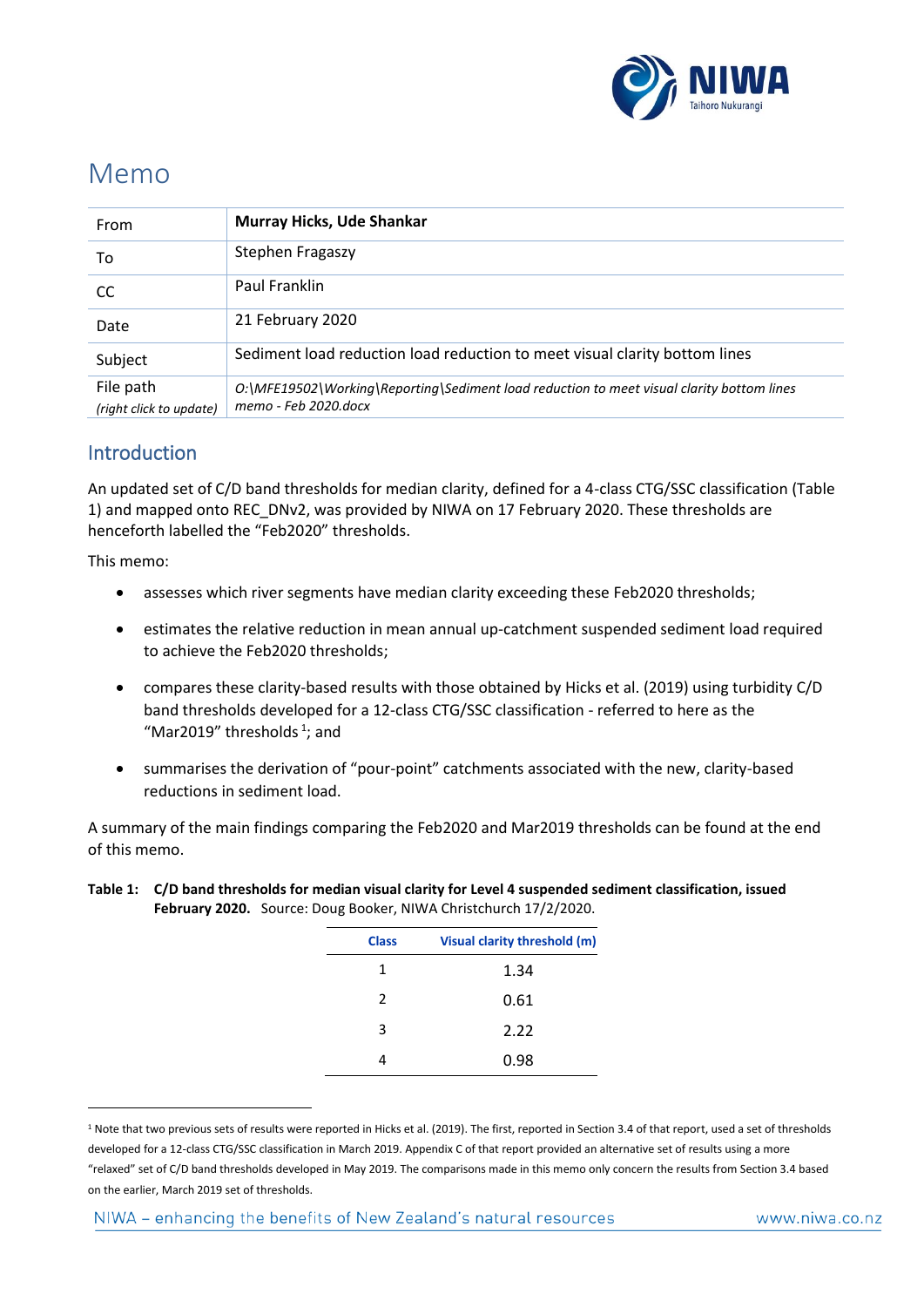## Which river segments exceed the Feb2020 C/D band thresholds for clarity?

Threshold-exceeding river segments around the country were identified by comparing the provided threshold median values (Table 1) with the median clarity values predicted by the model developed in Section 3.3 of Hicks et al. (2019).

13.8% of all New Zealand river segments had median clarity values exceeding the Feb2020 clarity threshold values. In comparison, 16.4% of all New Zealand river segments had median turbidity values exceeding the Mar2019 turbidity threshold values – a relative difference of 16%.

These exceedances associated with the Feb2020 clarity and Mar2019 turbidity thresholds are shown broken-down by suspended sediment class (within the 4-class classification) in Figure 1. Note that the original 12-class CTG classification used in Hicks et al. (2019) has been mapped onto the 4-class classification for this purpose.



**Figure 1: Count (top plot) and proportion (bottom plot) of stream segments in each CTG/SSC class (4-class classification) exceeding Feb2020 clarity thresholds and Mar2019 turbidity thresholds.** In both plots, the underlying blue bars show the distribution by SSC class for all segments.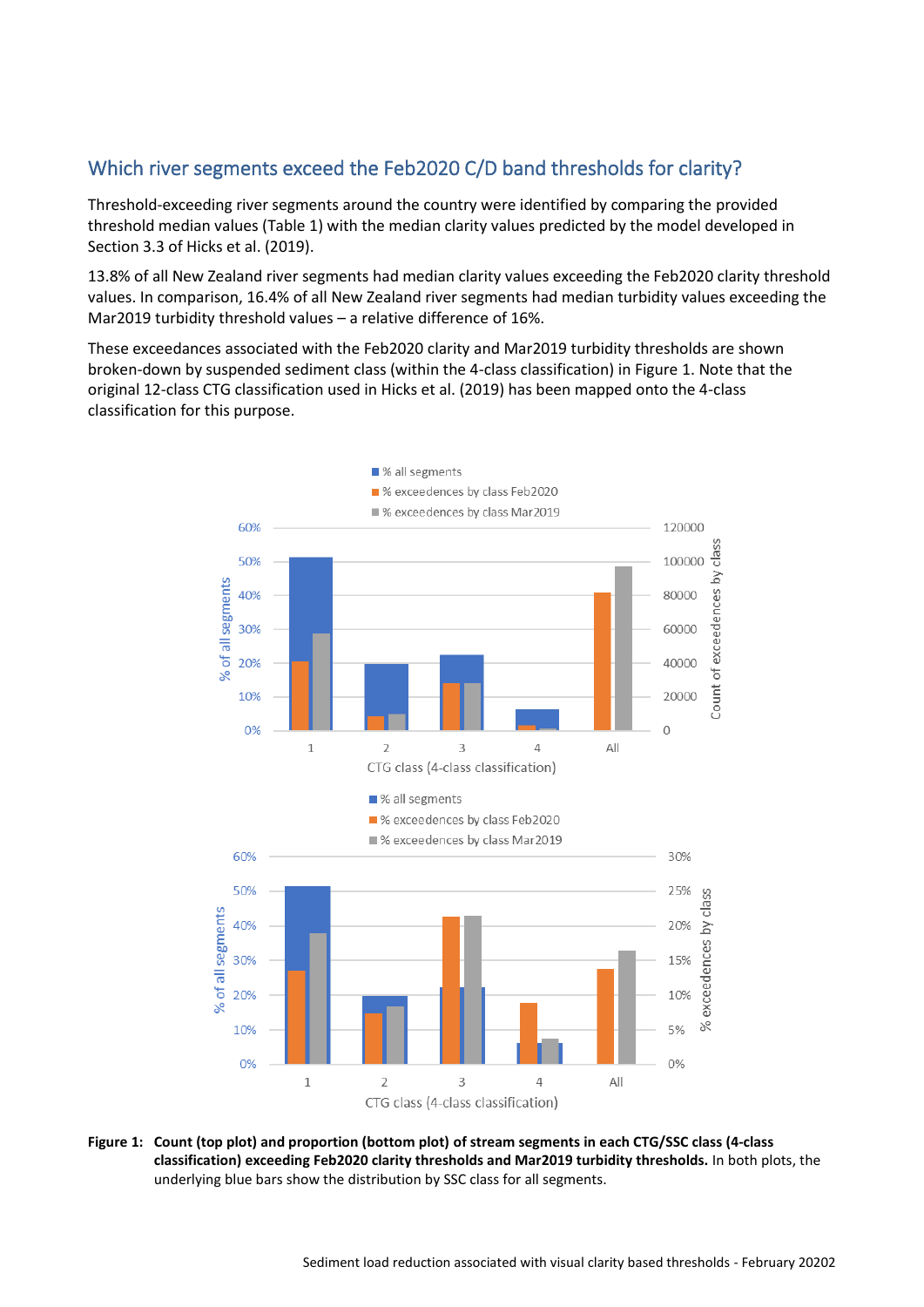Considering first the Feb2020 clarity-based results (orange bars), Class 1 has the highest number of segments exceeding the threshold (followed by Class 3, then 2, then 4), mainly because Class 1 has the most segments nationally (blue bars). However, Class 3 has the highest proportion of its segments exceeding the threshold (21.4%, lower plot), with Class 2 showing the lowest proportion (7.4%).

The Mar2019 turbidity-based exceedance results (grey bars) show a reasonably similar distribution by segment count and proportion to the Feb2020 clarity-based distribution. The main count difference occurs in Class 1, where the Mar2019 exceedance proportions were 40% compared with 30% in Feb2020. While the Feb2020 Class 4 exceedance proportions were twice those from Mar2019, the overall impact of this is low by virtue of Class 4 having the least segments nationally.

The exceedances associated with the Feb2020 clarity and Mar2019 turbidity thresholds are shown brokendown by dominant land cover in Figure 2.

Note from Figure 2:

- The threshold exceedance counts for both Feb2020 and Mar2019 are dominated by pasture land cover (because pasture is the dominant land cover nationally).
- Within the pasture land cover, the exceedance proportions are very similar whether using the Feb2020 thresholds (25.6%) or Mar2019 thresholds (25.9%).
- The exceedance count and exceedance proportion distributions are reasonably aligned across most of the other land covers. The main exception is bare ground, where 6.3% of segments exceeded the Feb2020 thresholds but 35.6 exceeded the Mar2019 thresholds. The impact of this overall is muted by bare ground only affecting 6% of segments.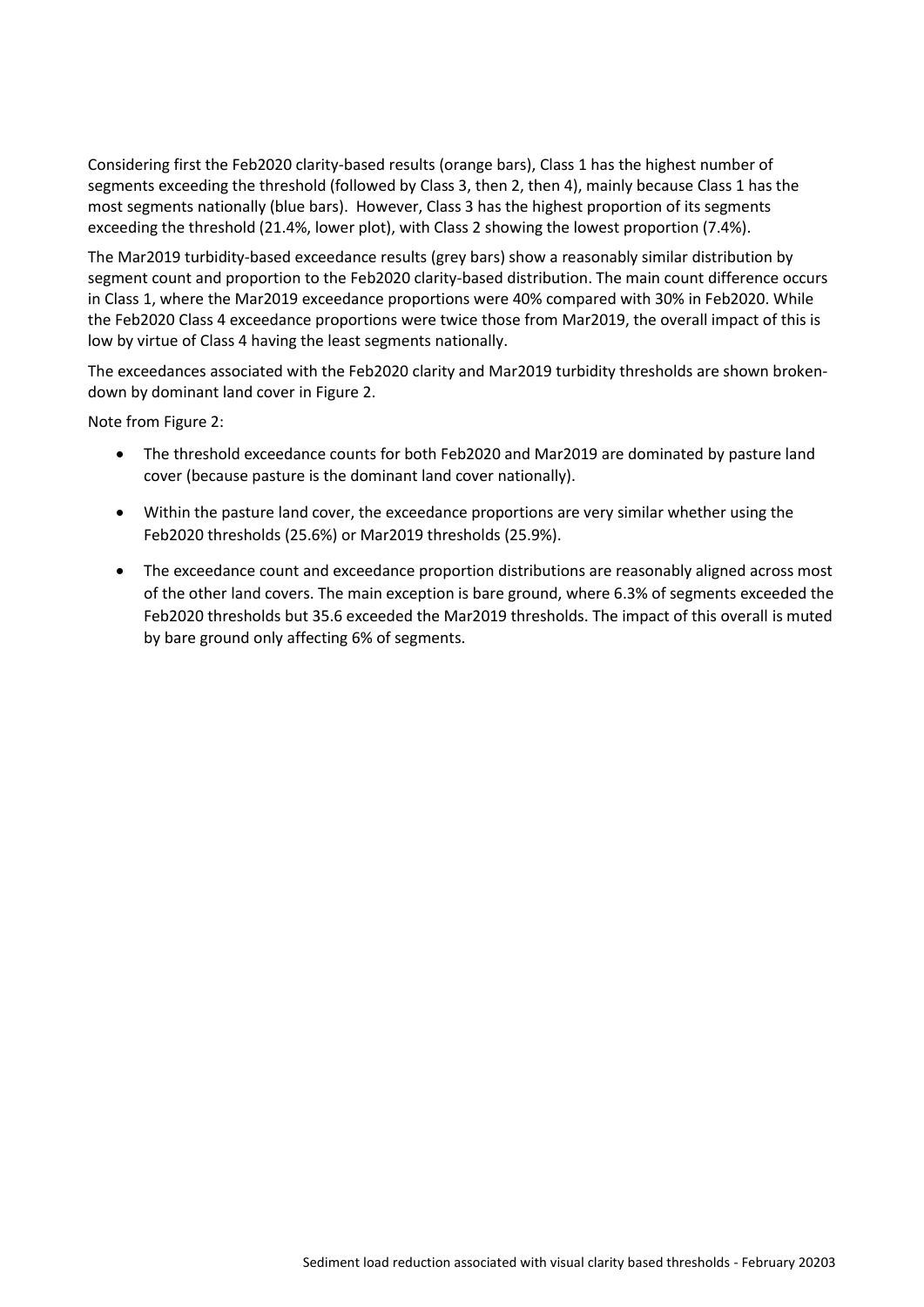

**Figure 2: Count (top plot) and proportion (bottom plot) of stream segments in land cover classes exceeding Feb2020 clarity thresholds and Mar2019 turbidity thresholds.** In both plots, the blue bars show the distribution by land cover for all segments. Where no blue bars show, that land cover's proportion is too small to register.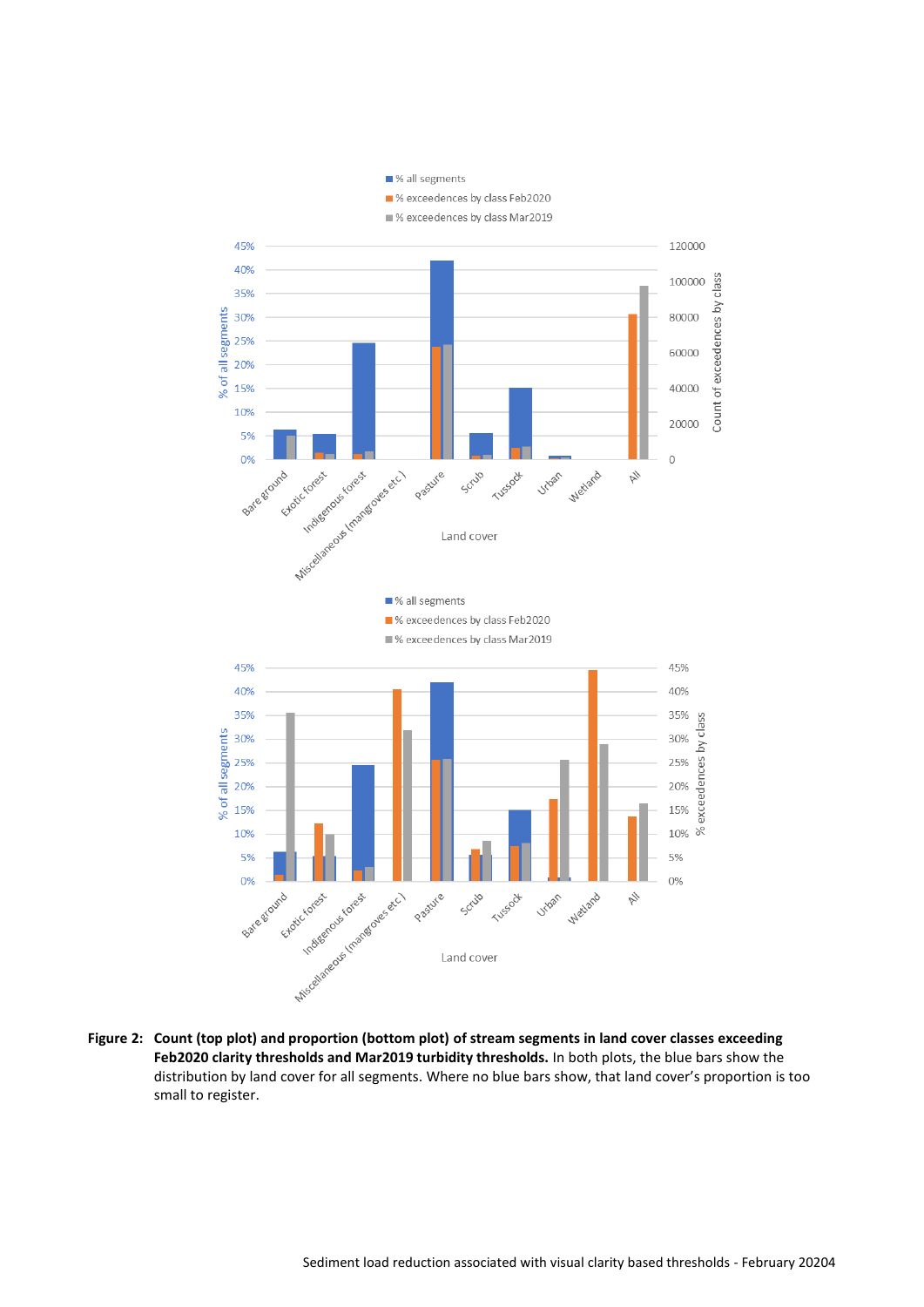## What load reduction is required to achieve the Feb2020 C/D band thresholds for clarity?

Sediment load reduction factors for visual clarity  $(R_c)$  across all 593545 segments of the REC\_DNv2 digital network were estimated as detailed in Section 3.4.3 of Hicks et al. (2019). Note that  $R_c = (L - L_{ct})/L$ , where L is the actual sediment load and  $L_{ct}$  is the target sediment load that just meets the clarity threshold.

As in Hicks et al. (2019), the calculated  $R_c$  values were grouped into 5 classes:

- $0 < R_c < 0.2$
- $0.2 < R_c < 0.4$
- $0.4 < R_c < 0.6$
- $0.6 < R_c < 0.8$ , and
- $0.8 < R_c < 1$ .

Figure 3 (left column) shows the distributions of the  $R_c$  classes by stream order, SSC class, region, and land cover. These are compared (right column) with the equivalent distributions of  $R_t$  classes derived using the Mar2019 turbidity-based thresholds (as in Figure 3-15 of Hicks et al. 2019). Key points are:

- **By stream order**: Order 1-7 segments have similar R-class distributions for both sets of thresholds, with Orders 1-5 dominated by relatively low R-values (< 0.4) in both cases. Order 8 segments with the Feb2020 thresholds have more higher R-values (R>0.4), notably concentrated in the 0.6-0.8 range compared with the Mar2019 thresholds.
- **By SSC class (4-class classification)**: The R-class distributions are reasonably similar for both sets of thresholds, with all SSC classes having mainly low R-values (< 0.4) and with SSC class 4 having almost all low values.
- **By region**: With the Feb2020 thresholds, low R-values (< 0.4) dominate (i.e. have >50% Rvalues) in most regions except for Auckland. Stewart Island and Waikato having 49% of Rvalues > 0.4 - the Stewart Island result is unexpected, given its largely pristine character, and appears to have occurred because most if its stream segments fall into SSC-class 3 or 4 which have the more rigorous clarity thresholds (2.2 m and 1.38 m) while the clarity prediction model is predicting lower clarities there<sup>2</sup>. In comparison, with the Mar2019 turbidity-based thresholds, low R-values prevail except for Auckland and Waikato (but not Stewart Island).
- **By land cover**: The R-class distributions are broadly similar for both sets of thresholds. The main difference is with bare ground, which has 30% R-values > 0.4 with the Feb2020 thresholds but only 6% RI-values > 0.4 with the Mar2019. It is of note (see earlier comments around Figure 2) that the Feb2020 thresholds provide much fewer exceedances in bare ground catchments than do the Mar2019 thresholds; also, bare ground dominates the catchments of only a relatively small proportion (6%) of the country's stream segments.
- **Overall:** The breakdowns of R-classes by stream order, SSC class, region, and land cover are all reasonably similar whether using the Feb2020 clarity-based thresholds or the Mar2019

<sup>&</sup>lt;sup>2</sup> This matters little in the "big picture" since Stewart Island lies predominantly in the DoC Conservation Estate, which has been excluded from interest by MFE.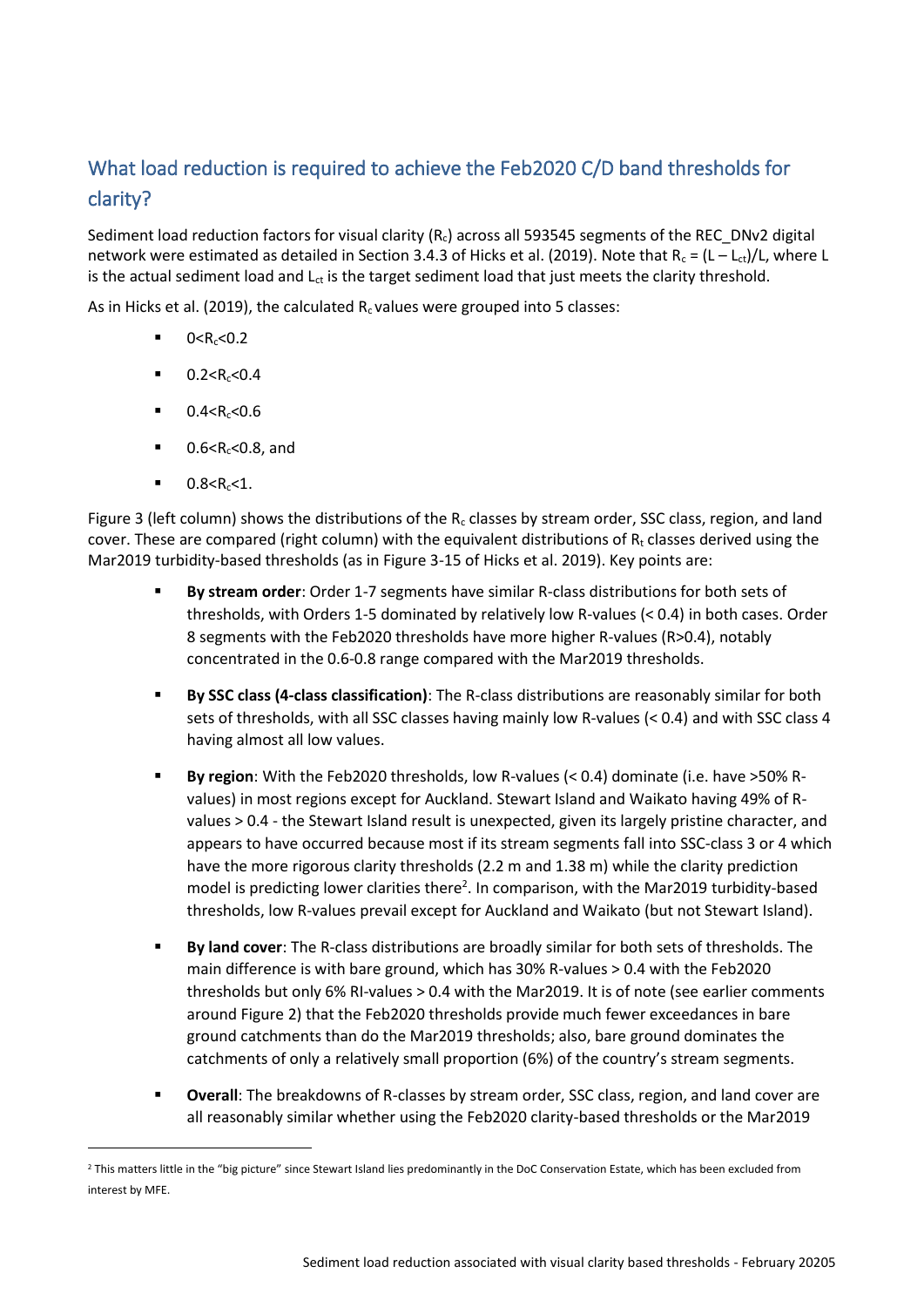thresholds. Notable differences only appear for Order 8 segments, regions (e.g. Stewart Island) with a high proportion of segments subject to the most rigorous clarity threshold, and segments with upstream catchments dominated by bare ground (which represent 6% of all segments nationally).



**Figure 3: Rc-class breakdowns by stream order, CTG/SSC class, region, and land cover for Feb2020 clarity-based thresholds and Mar2019 turbidity-based thresholds.**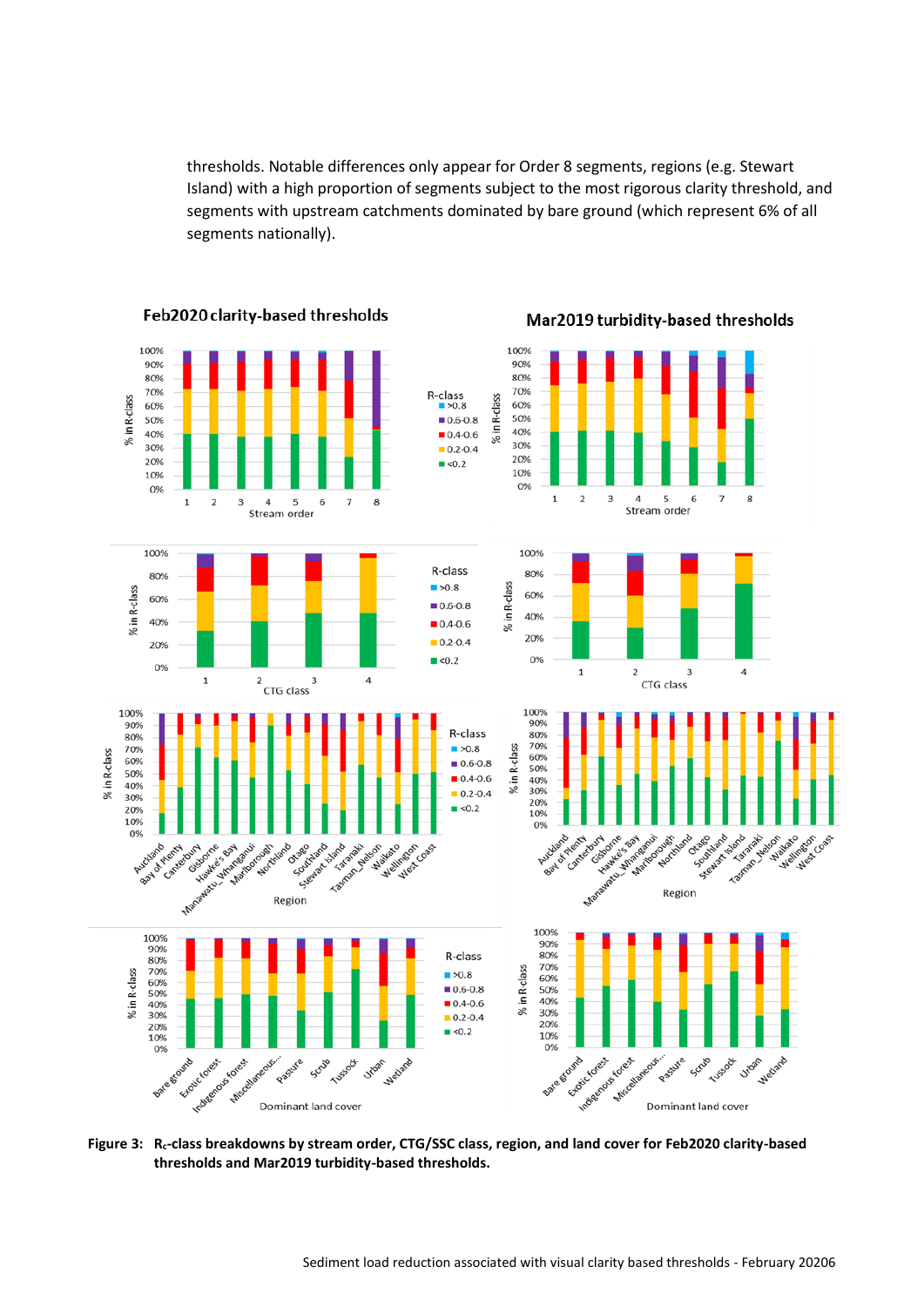## Comparison with R results using observed data

The left plot on Figure 4 compares the R-class distribution of segments where  $R_c$  has been calculated with observed median clarity data (that were used to develop the clarity predictive model) and off the matching predicted median clarity values, as well as the distribution from all predicted segments nationally. Comparing the predicted and observed bars provides an indication of how sensitive the R-class results are to uncertainty in the national model used to predict clarity. Comparing the predictions for the observed dataset with the predictions for all segments gives an indication of the national representativeness of the observed dataset.

The observed dataset has 575 segments. Of these, 176 (30.6%) exceeded the Feb2020 clarity thresholds (i.e.  $R_c > 0$ ), while in the matching predicted dataset 171 (29.7%) exceeded these thresholds – a close agreement. The matching predicted and observed distributions were reasonably similar across the Rclasses, which provides reassurance around the model predictions. Compared with the observed dataset, the full predicted dataset had relatively more segments with low R-values (R>0.2) and relatively fewer segments with high R-values (R>0.6).

The right plot on Figure 4 shows the equivalent results using the Mar2019 turbidity-based thresholds (as reported by Hicks et al. 2019). In that case, the observed dataset contained 847 segments (of which 570 segments overlapped with those in the observed clarity dataset). Of these, 31.2% exceeded the Mar2019 turbidity thresholds (i.e.,  $R_t > 0$ ), while in the matching predicted dataset 30.4% exceeded the thresholds. These Mar2019 exceedance percentiles are very similar (within 1%) to those based on the Feb2020 claritybased thresholds.

The distribution by R-class using the Mar2019 thresholds is similar to that for the Feb2020 thresholds – with no change in the rankings of each R-class. The main difference is that the Feb2020 results from the observed data show relatively fewer segments in the higher R-classes (R>0.6) balanced by slightly more in the lower R-classes (R<0.4).

The concordance between observed and predicted results is marginally better overall for the Mar2019 turbidity-based results (e.g. compare 0.4-0.6, 0.6-0.8 classes), but this may simply reflect the greater number of segments in the observed turbidity dataset.



#### Mar2019: Turbidity-based thresholds

#### **Figure 4: Distribution of segments with R>0 using Feb2020 clarity-based thresholds (left) and Mar2019 turbiditybased thresholds (right).**Results shown for all predicted segment nationally, segments with R calculated off observed clarity/turbidity data, and matching segments with R calculated off predicted clarity/turbidity. Right plot is Figure 3-16 from Hicks et al. (2019).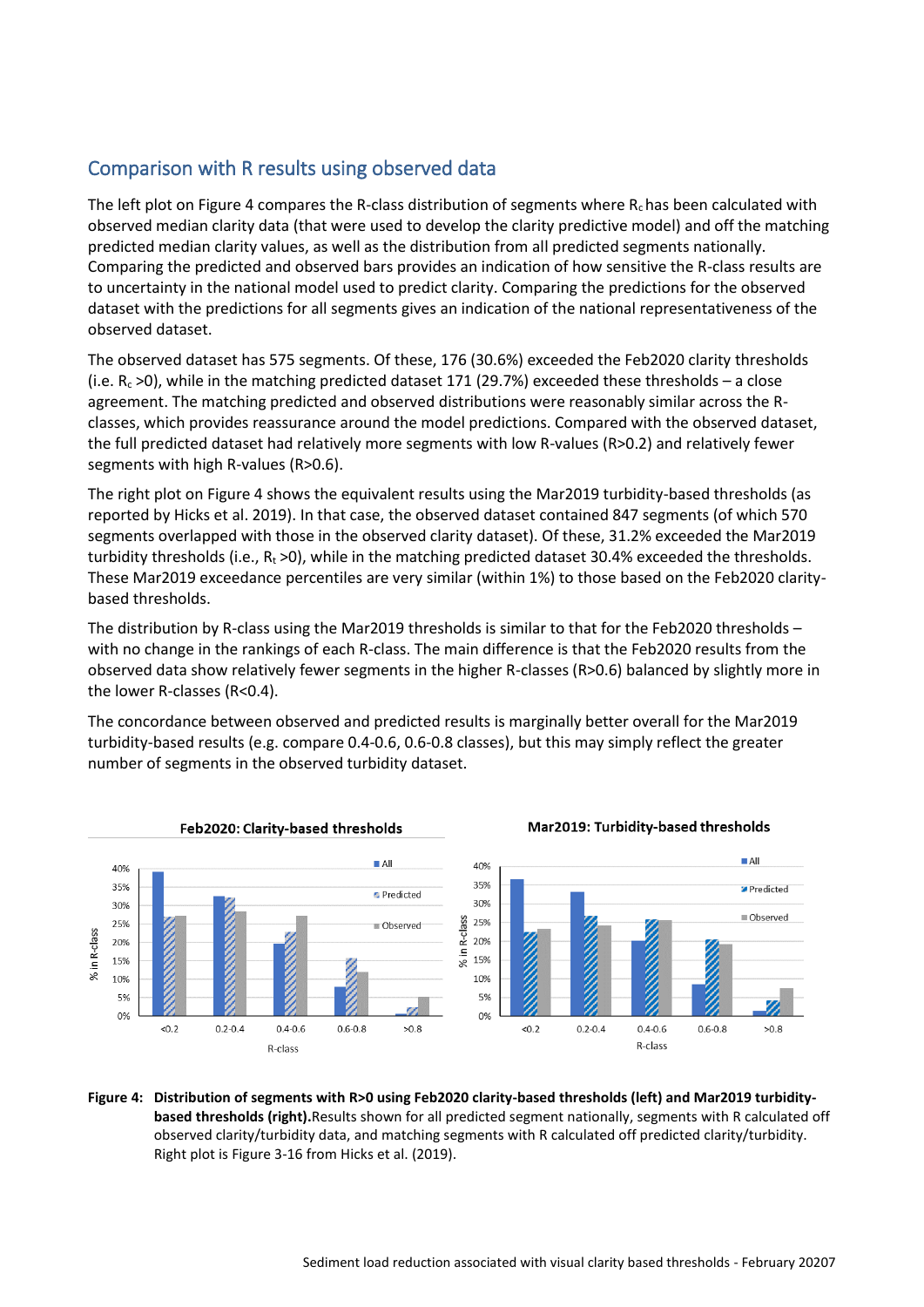## Pour-point catchments

As in Section 3.4.7 of Hicks et al. (2019), pour-point catchments (defined as those parts of a coast-draining catchment upstream from the first segment where a  $R_c > 0$  value was encountered) were mapped for the Feb2020 set of clarity thresholds.

MFE have identified that they wish to focus on catchments outside the DoC Conservation Estate (which have dominantly natural land cover) and outside urban areas. To facilitate this, the % area of each pourpoint catchment that lies inside either of these two exclusion areas was determined by intersecting the pour-point catchment boundaries with a national layer combining the DoC Estate and urban land cover (as mapped on the LCDB-4 land cover database). This % was recorded as a field in the pour-point catchment attribute table, and can be used in ArcGIS to filter-out catchments lying significantly within these exclusion areas. For example, filtering with a threshold of 100% will remove catchments with areas completely within the DoC Estate or with urban land cover but will keep catchments 99% in the DoC Estate or urban.

Result-files forwarded to MfE with this memo include:

- shape-files of the Feb2020 set of pour-point catchments, including their boundaries and summary statistics in an attribute table (including count and proportion of R-values > 0, average R-values, and % area within the DoC Estate / urban exclusion area)
- shape-files of all REC\_DNv2 segments, with an attribute table including values of R computed off clarity  $(R_c)$ .

In summary, with the Feb2020 clarity thresholds, 633 pour-point catchments were mapped, with 39 (6.1%) of these lying substantially (i.e. >90% of their area) within the DoC Estate or with urban land cover.

In comparison, with the Mar2019 turbidity thresholds, 627 pour-point catchments were mapped, with 42 (6.7%) of these lying completely within the DoC Estate or with urban land cover (as determined by Neverman et al. 2019).

## Summary of comparisons between using Feb2020 clarity-based and Mar2019 turbidity-based thresholds

Considering threshold exceedances:

- 13.8% of all New Zealand river segments had median clarity values exceeding the Feb2020 clarity threshold values, compared with 16.4% having median turbidity values exceeding the Mar2019 turbidity threshold values – a relative difference of 16%.
- The Feb2020 and Mar2019 exceedance results show reasonably similar distributions by CTG class, both by segment count and proportion. The main count difference occurs in Class 1, where the Mar2019 exceedance proportions were 40% compared with 30% in Feb2020.
- The threshold exceedance counts for both Feb2020 and Mar2019 are dominated by pasture land cover, and the exceedance proportions under pasture are very similar (25.6% vs 25.9%, respectively). For other land covers, the exceedance count and exceedance proportion distributions are reasonably aligned except for bare ground, where 6.3% of segments exceeded the Feb2020 thresholds but 35.6 exceeded the Mar2019 thresholds. The overall impact of this is muted by bare ground only affecting 6% of segments.